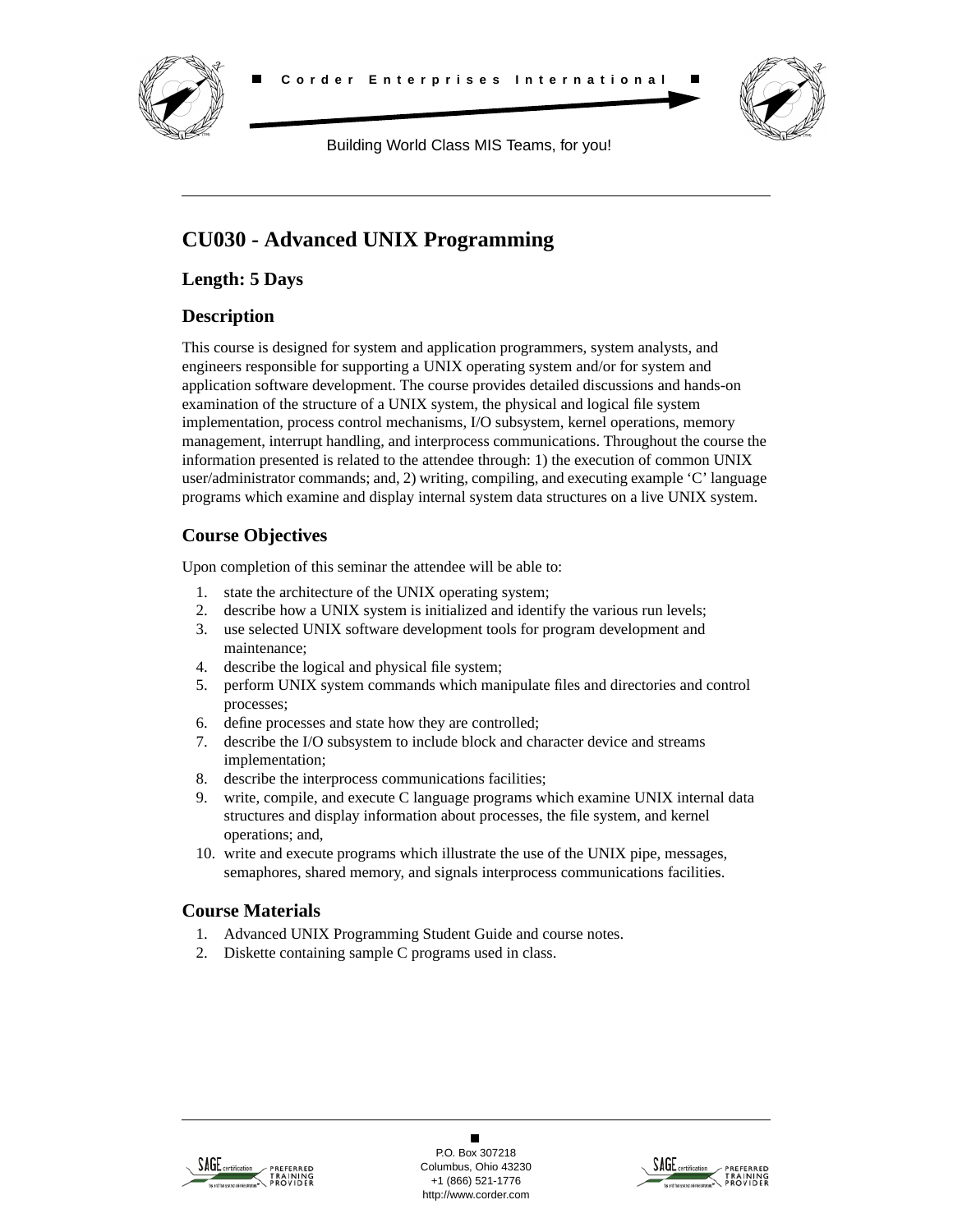# **CU030 - Advanced UNIX Programming**

### **Prerequisites**

- 1. CU001 Fundamentals of UNIX or equivalent experience using UNIX.
- 2. CU002 Bourne Shell Programming or CU003 Korn Shell Programming or equivalent experience using the UNIX shell.
- 3. CU004 Introduction to C Programming or equivalent experience using the C programming language.

### **Course Content**

#### **I TECHNICAL Description OF THE UNIX OPERATING SYSTEM**

- A History Of UNIX
- B Major UNIX Features
- C System Architecture
	- 1. Kernel
	- 2. Shell
	- 3. File System
	- 4. Application Program Relationship
	- 5. C Language Interface
- D Hardware Considerations
- E UNIX System Documentation
- F POSIX Standardization

#### **II UNIX SYSTEM STARTUP**

- A System Initialization Sequence
- B Startup Programs and Scripts
- C Startup Control Files
- D Run Levels
- E Modifying System Startup

#### **III UNIX SOFTWARE DEVELOPMENT TOOLS OVERVIEW**

- A make
- B sccs
- C sdb
- D lint
- E ar

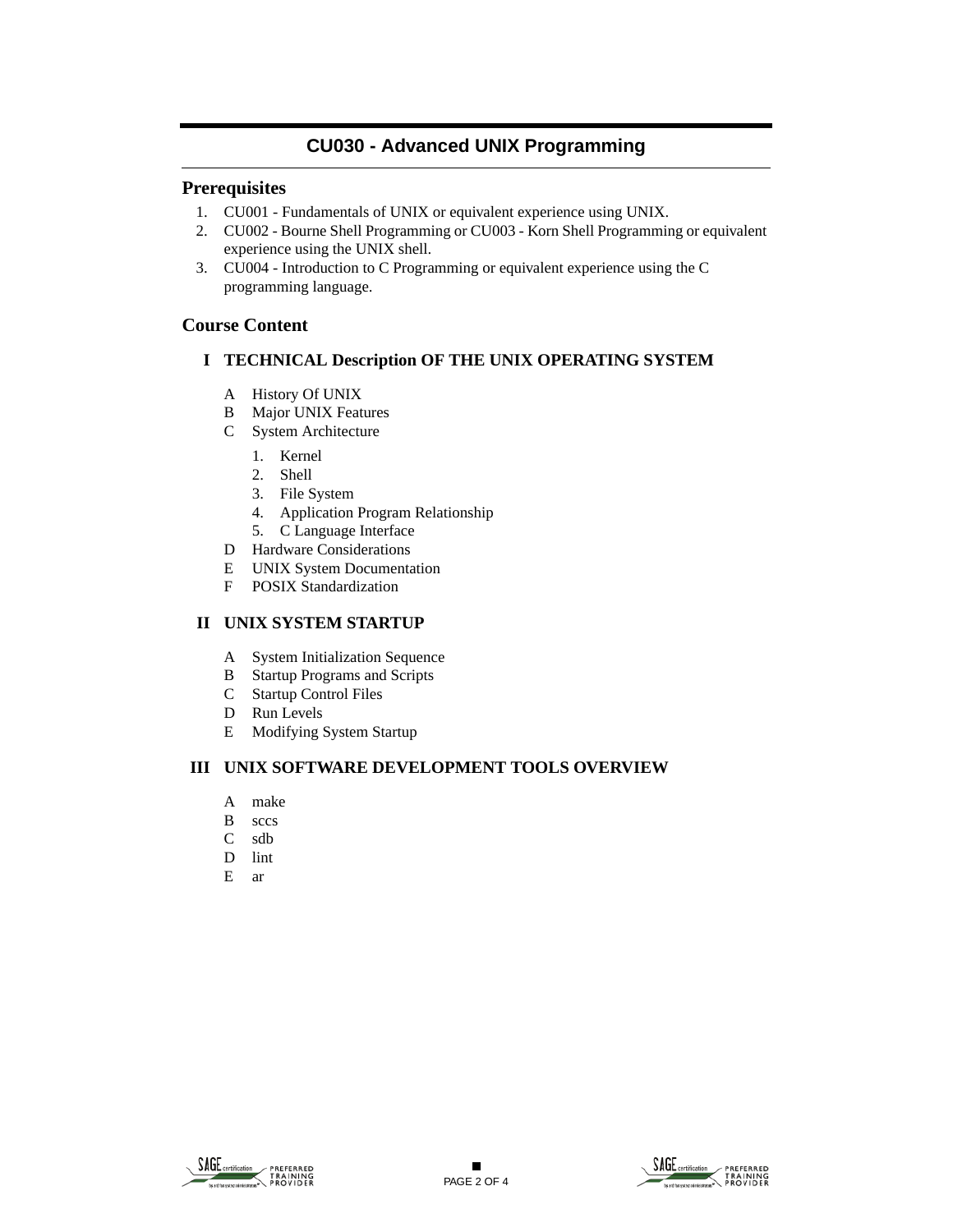## **CU030 - Advanced UNIX Programming**

### **IV THE UNIX FILE SYSTEM**

- A Physical File System
	- 1. File System Format
	- 2. Super Block
	- 3. Inodes
	- 4. Structure of a Regular File
	- 5. Structure of a Directory
	- 6. Structure of Other File Types
	- 7. Creation/Deletion of a Physical File
	- 8. Mountable File Systems
- B Logical File System
	- 1. File Concept
	- 2. Types Of Files
	- 3. Hierarchal File System
	- 4. Directories
	- 5. Path Names
	- 6. File Attributes
	- 7. File Access Permissions
	- 8. File Manipulation Commands
	- 9. Directory Manipulation Commands
	- 10. Special Files
	- 11. Efficient Use Of File Systems

### **V UNIX PROCESSES**

- A Process Definition
- B Process Creation and Termination
- C Process States and Transitions
- D Process Control
- E Process Scheduling and Timing
- F Process Priorities
- G Daemon Processes
- H Process Performance Limitations

#### **VI I/O SUBSYSTEM**

- A I/O Devices
	- 1. Block (Disk) Device Drivers
	- 2. Character (Terminal) Device Drivers
- B Driver Interfaces
- C Streams
- D I/O Error Handling